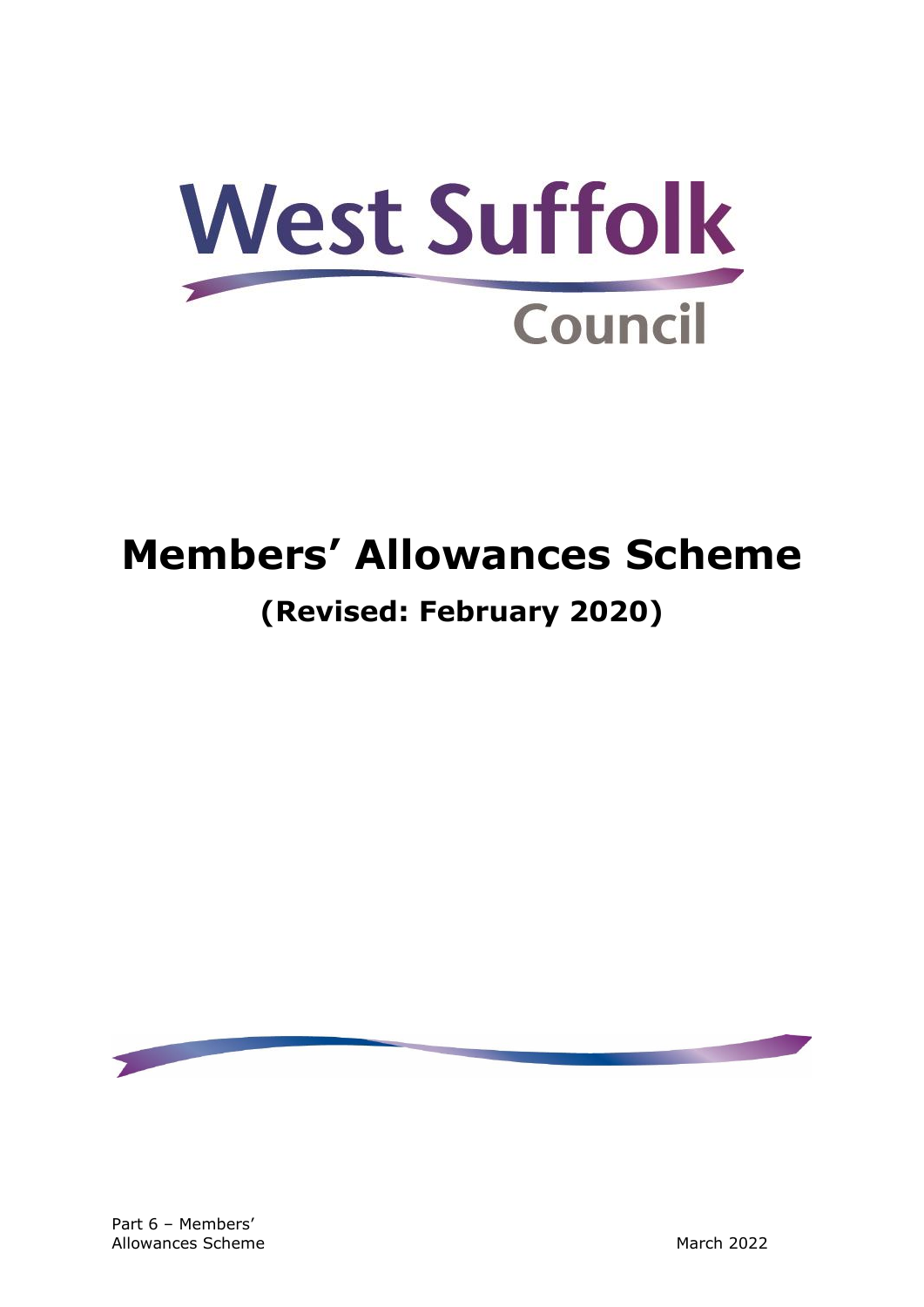# **The West Suffolk Council Remuneration Scheme**

- 1.1. All Councils are required to form a scheme of allowances that:
	- Determines how much individual Councillors receive for being a Councillor (the basic allowance).
	- Determines how much those Councillors who have additional responsibilities should receive (special responsibilities allowances).
	- Determines the circumstances under which Councillors may claim expenses for costs they have incurred because they are a Councillor.
- 1.2. The Council must set the scheme in accordance with the requirements of the Local Authorities (Members Allowances) (England) Regulations 2003. The Scheme has been produced on the recommendation of an Independent Remuneration Panel, a group of individuals who are entirely separate from the Council who have considered how much Councillors should receive. The Council is required to annually publish the level of allowances and expenses claimed by Councillors.
- 1.3. This scheme was approved by West Suffolk Council on 25 February 2020.

# **2. Basic Allowance**

- 2.1. Each Councillor shall receive a payment of £6,291.71 per year for undertaking their work as a Councillor. This payment is intended to include all expenses and costs they incur that fall outside the scope of the expenses scheme (see below), including costs of stationery, phone calls and internet costs, unless they are supplied to Councillors by the Council itself.
- 2.2. The sum of £6,291.71 shall be uplifted each year by the same rate as the Annual Pay Award provided to the majority of Council staff. Should this be 3% or higher, then the Remuneration Panel should consider the level of increase and make recommendations to the Council accordingly.

# **3. Special Responsibility Allowances**

- 3.1. Councillors shall receive a payment in line with Schedule 1 for any special responsibilities posts that they are appointed to by the Council.
- 3.2. A councillor may hold more than one special responsibility post, but may only be paid one special responsibility allowance.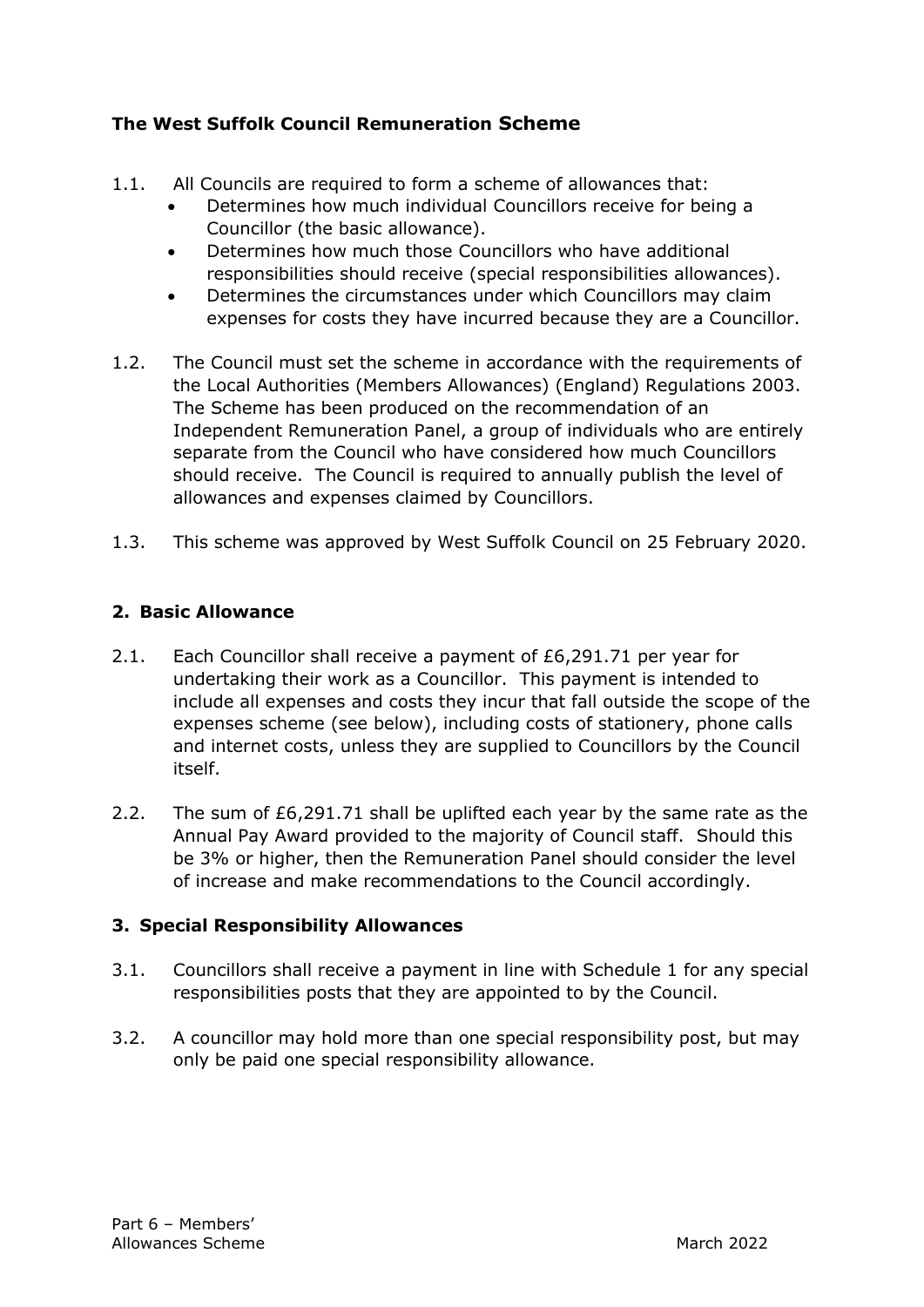# **4. Payment and Foregoing of Allowances**

- 4.1. Allowances shall be paid in 12 monthly instalments on the  $23<sup>rd</sup>$  of each month unless that day is a weekend or bank holiday, in which case it shall be paid the previous Friday.
- 4.2. A Councillor shall be paid any allowances from their date of appointment, so that:
	- 4.2.1. In an ordinary election year, basic allowances are payable from 4 days after the date of election.
	- 4.2.2. In the event of a by-election, basic allowances are payable from the date of the by-election.
	- 4.2.3. In the event appointment to a special responsibility post, from the date the appointment was made.
- 4.3. Where a Councillor's entitlement to an allowance begins or ends part of the way through the year, their entitlement shall be the same proportion as the number of days during the term of office to the number of days in that year.
- 4.4. A Councillor may write to the Monitoring Officer to notify of their intention to forego any allowance, or part of any allowance, payable to them under this scheme.
- 4.5. In the event that the Council agrees that a Councillor may be granted a leave of absence of more than 6 months, then the Councillor will not be entitled to receive a basic allowance after they have been absent for more than 6 months. Their allowance payment will be resumed after they have attended a Council meeting.
- 4.6. Where a Councillor has been overpaid, they shall be invoiced for the value of the overpayment and required to repay the allowance. Where they have been underpaid, this shall be paid to them by the Council as part of any subsequent payment.
- 4.7. PAYE arrangements apply to Councillors' allowances, in that they are subject to national insurance and income tax, and deductions shall be made by the Council accordingly. Councillors cannot join the Local Government Pension Scheme.

# **5. Travel, Subsistence and Dependents / Caring Allowances**

5.1. Members are allowed to claim travel, subsistence and dependents / caring allowances when carrying out official duties as listed within Schedule 2.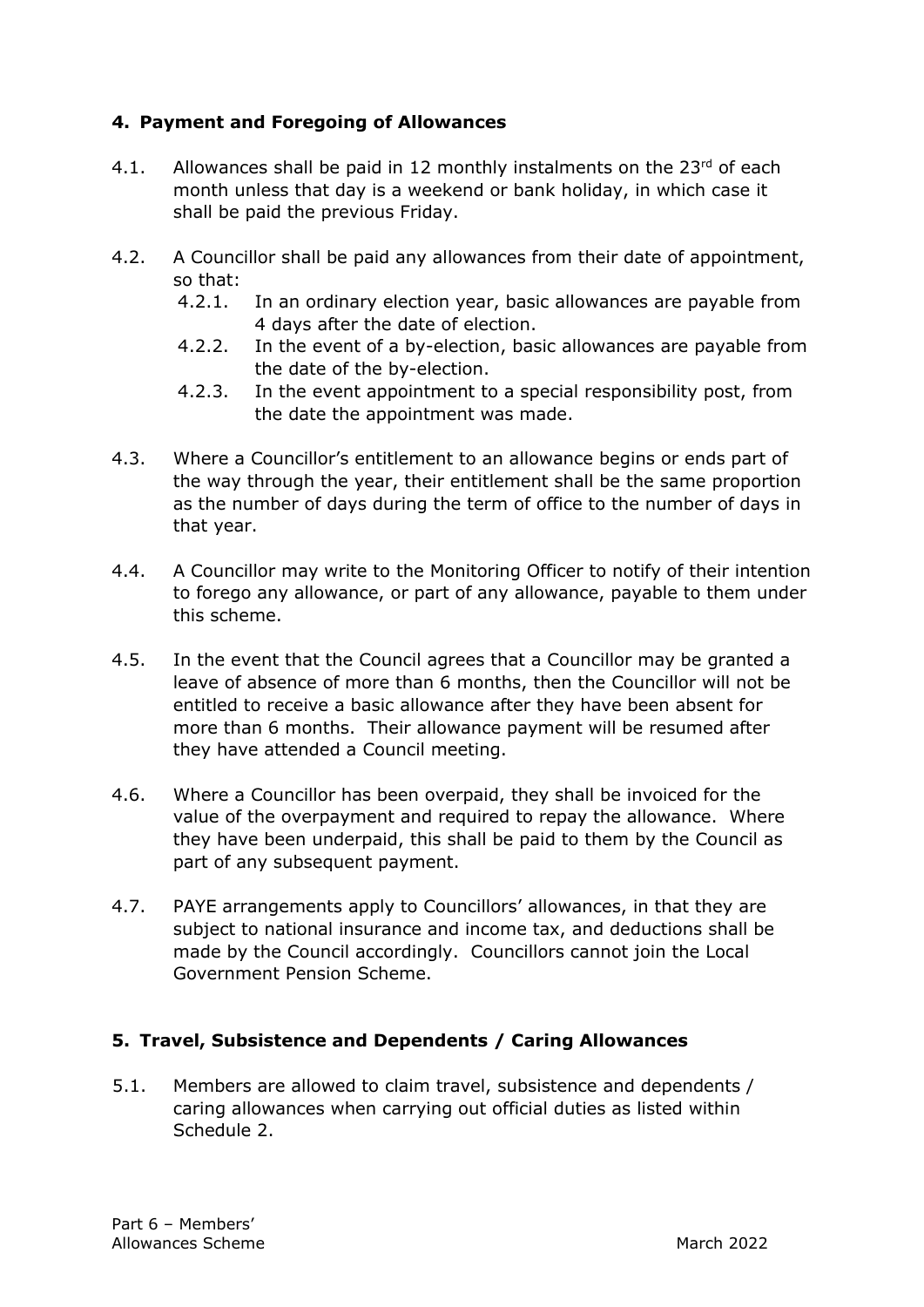- 5.2. Members must submit claims within 2 months using any approved forms / IT systems. For claims to be processed within the month submitted, they must be submitted in accordance with stated deadlines provided to members.
- 5.3. Councillors living inside the District should claim expenses from their home, or the starting point of their journey. Where a Councillor lives outside the District, the nearest border should be agreed with them by the Monitoring Officer or Chief Executive, which would then become their notional base for travel purposes from which claims from their "home" may be made.
- 5.4. Councillors should, when possible, seek to use alternatives such as walking, cycling, public transport or car sharing instead of personal car journeys to support the Council in reducing the environmental impact of its activities.

#### *Transport Allowances*

5.5. Where Councillors are undertaking official duties, claims for transport allowances will be paid at the following rates:

| Travelling by Car:                |                                     |
|-----------------------------------|-------------------------------------|
| First 10,000 miles claimed        | 45p per mile                        |
| Claims above 10,000 miles         | 25p per mile                        |
|                                   |                                     |
| Where also carrying Councillors / | Additional 5p per mile              |
| Council employees also required   |                                     |
| to attend the event               |                                     |
| Travelling by Motorbike           | 24p per mile                        |
| Travelling by Bicycle             | 20p per mile                        |
| <b>Public Transport</b>           | Standard Fare incurred;             |
|                                   | Councillors are expected to use     |
|                                   | any discount / concessionary fare   |
|                                   | entitlements                        |
| Taxis                             | Actual Fare, as evidenced by        |
|                                   | receipt; this should normally be    |
|                                   | pre-approved by the Chief           |
|                                   | Executive or Monitoring Officer and |
|                                   | only in exceptional circumstances.  |
| Car Parking and Toll Fares        | Actual Fare incurred, as evidenced  |
|                                   | by ticket / receipt / statement     |

5.6. Any other forms of transport or arrangements that do not fall within the scope above should be notified to the Chief Executive or Monitoring Officer to agree. Wherever possible, where public transport or alternative transport is being used, then the Councillor or Council (on their behalf) should seek to pre-purchase tickets to ensure best value.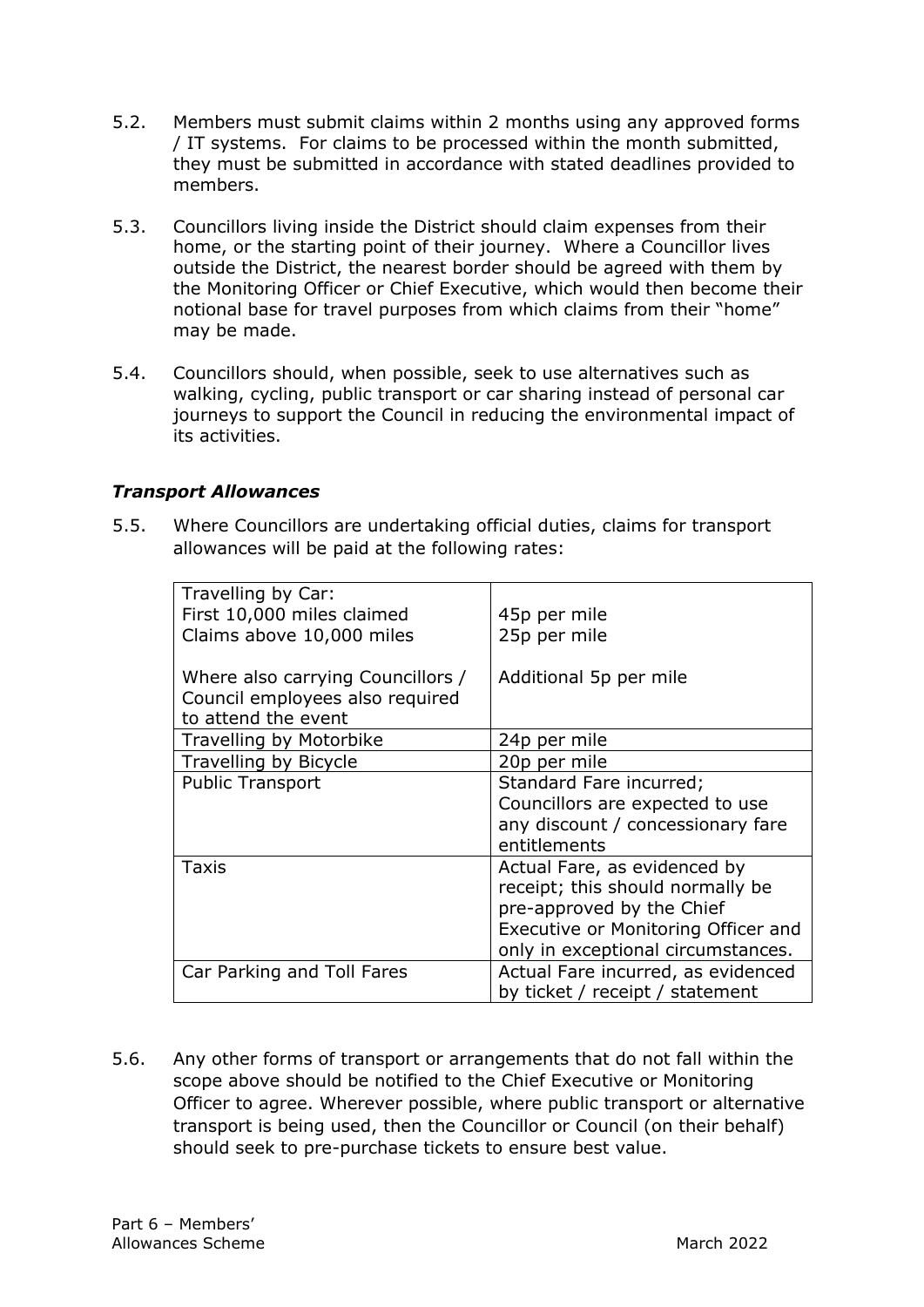- 5.7. Should HMRC adjust the standard rates for car, motorbike or bicycle travel, then the Council may adjust the rates in 5.4 accordingly, or the council could reconvene the West Suffolk Independent Remuneration to review the rate changes.
- 5.8. Councillors must ensure that they have complied with the relevant tax and MOT requirements for their vehicle and have appropriate insurance in place that covers their councillor activities for their vehicle. Claims may not be paid if these requirements have not been complied with.
- 5.9. Councillors are entitled to use the Council's pool cars when undertaking Council business. The pool cars include use of a fuel card and therefore mileage expenses cannot be claimed when the journey has been undertaken by pool car.

#### *Subsistence Allowances*

- 5.10. Any overnight accommodation should be booked and paid by the Council on behalf of the Councillor in advance.
- 5.11. An evening meal allowance will be paid for meals after 7pm where an overnight stay is required outside of the District, for the actual cost of the meal, up to a maximum of £20. In exceptional circumstances for conferences in London, this should be agreed with the Monitoring Officer or Chief Executive.
- 5.12. Any other exceptional circumstances, such as a meal on a train, may be agreed by the Monitoring Officer or Chief Executive.

#### *Dependents / Caring Allowances*

- 5.13. Councillors who have caring responsibilities are allowed to claim for the costs they actually incurred, up to a maximum of £8 per hour for childcare, and £20 per hour for professional support care for dependents, from the time they leave home to the time that they return home on duties within schedule 2.
- 5.14. These payments will not be made to an immediate family member and may only be reimbursed on production of receipts or invoices for costs incurred. They should be claimed in respect of those who live with the Councillor, or are dependent on the Councillor for support, and cannot be left unsupervised during the Councillor's absence.
- 5.15. Costs in respect of childcare may only be claimed outside of normal child care provision times – for example, claims may not be made when the child is in school or using entitlement to free childcare hours.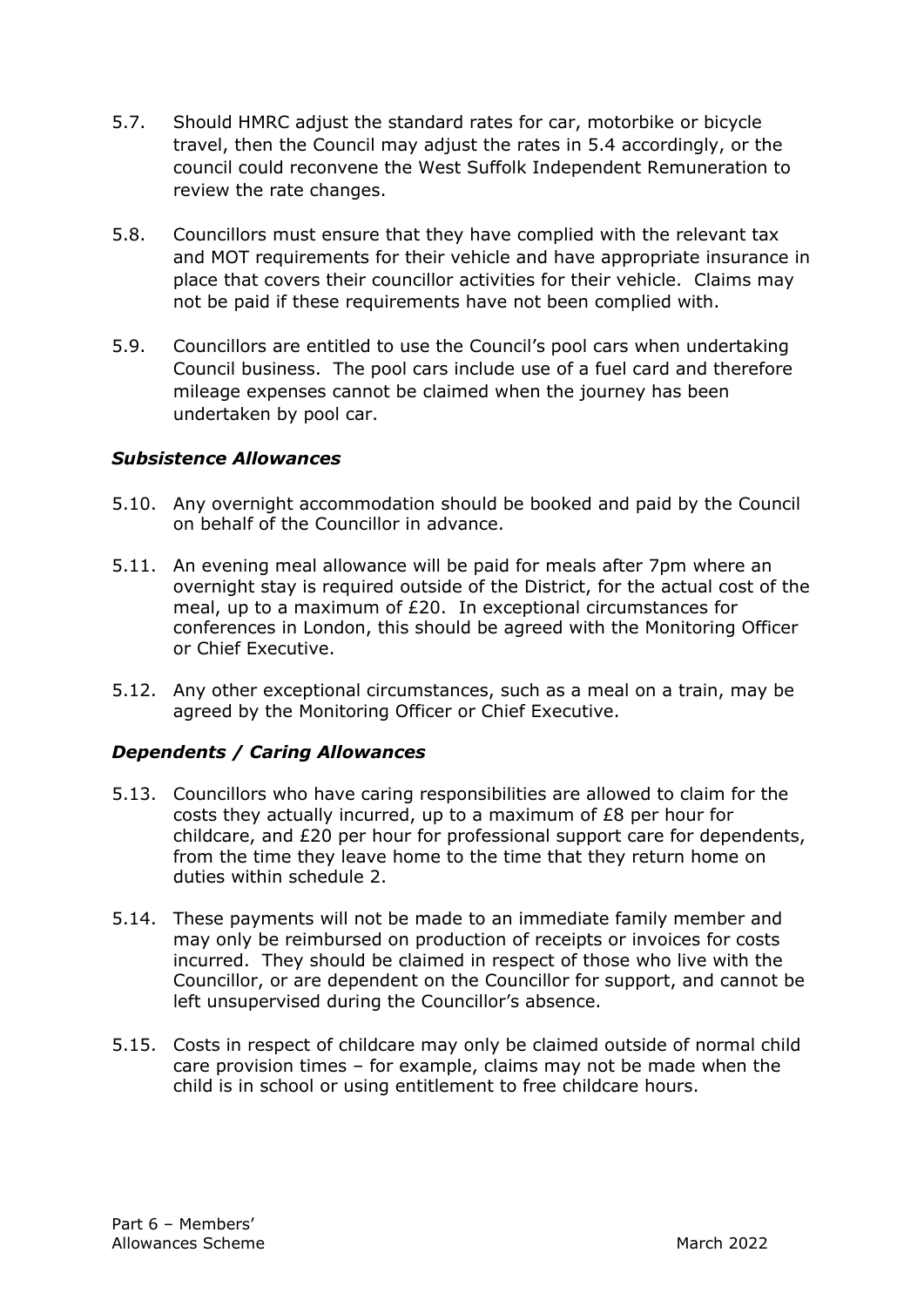# **6. Councillors with Additional Needs**

6.1. If any Councillors have particular needs arising due to a protected characteristic under the equalities act – for example, they have a disability that prevents them using some forms of transport, then the Chief Executive or Monitoring Officer may agree to the payment of any additional claims or support arrangements that fall outside the scope of the scheme, to support their needs.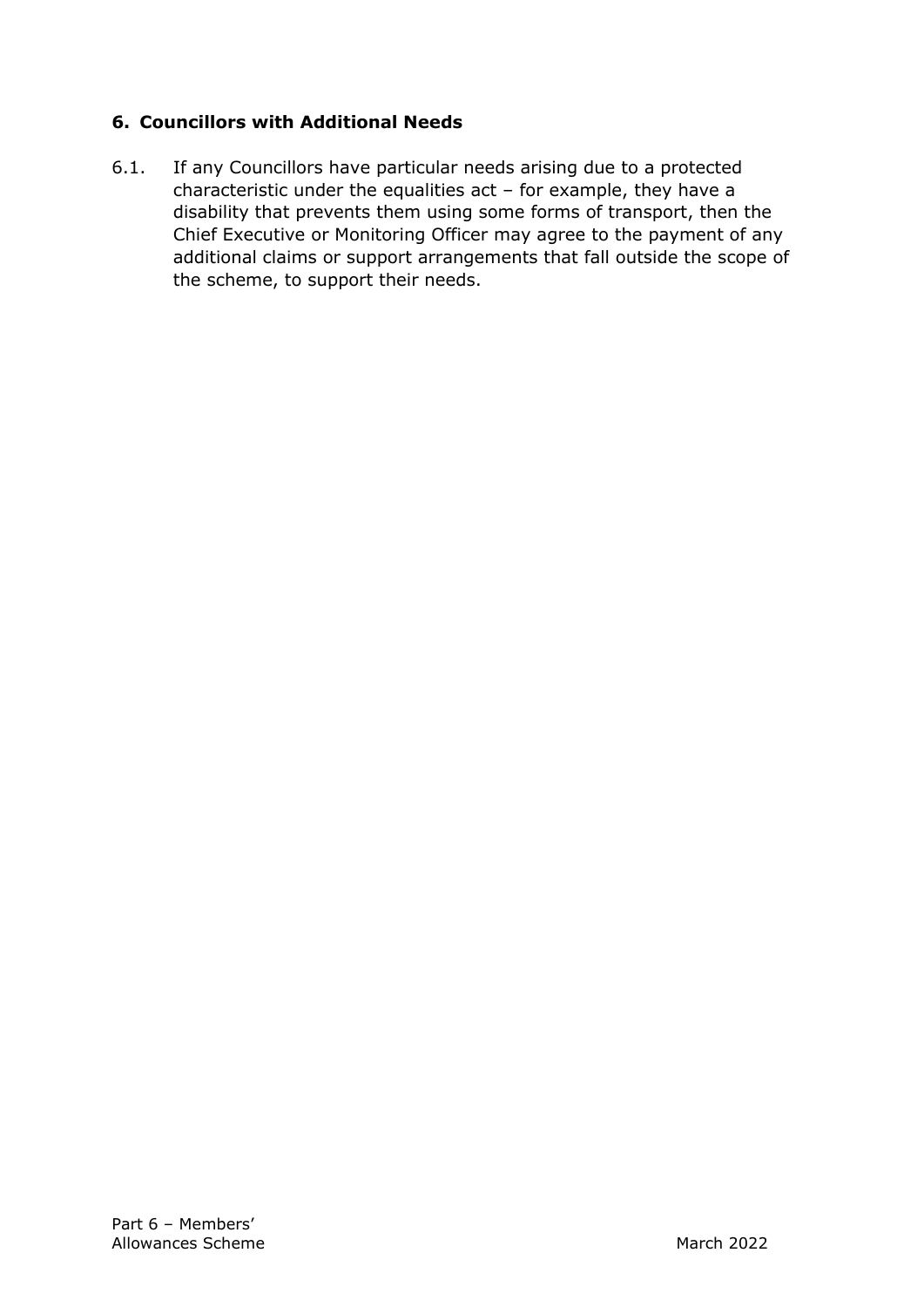#### **Schedule 1**

| <b>Tier</b>    | <b>Responsibility</b>                                                                                                              | <b>Value</b> | <b>Value in</b><br>relation to<br>basic |
|----------------|------------------------------------------------------------------------------------------------------------------------------------|--------------|-----------------------------------------|
|                | <b>Basic Allowance</b>                                                                                                             | £6,291.71    |                                         |
| $\mathbf{1}$   | <b>Leader of the Council</b>                                                                                                       | £15,729.27   | 2.5                                     |
| $\overline{2}$ | Deputy Leader of the Council                                                                                                       | £9,437.56    | 1.5                                     |
| 3              | <b>Cabinet Members</b><br><b>Chair of Council</b>                                                                                  | £7,864.63    | 1.25                                    |
| $\overline{4}$ | Chair of Development Control<br>Chair of Overview and Scrutiny                                                                     | £5,662.54    | 0.9                                     |
| 5              | Chair of Performance and Audit Scrutiny<br>Chair of Licensing<br><b>Vice-Chair of Council</b><br>Vice-Chair of Development Control | £4,152.53    | 0.66                                    |
| 6              | Vice-Chair of Overview and Scrutiny                                                                                                | £2,516.68    | 0.4                                     |
| $\overline{7}$ | Vice-Chair of Performance and Audit<br>Scrutiny<br>Vice-Chair of Licensing                                                         | £2,202.09    | 0.35                                    |

# **Rates of Allowances (As at 1 April 2021)**

# **Rates of Allowances: Minority Group Leaders**

| Group size of 21-32             | £2,201.79 | 0.35          |
|---------------------------------|-----------|---------------|
| Group size of 11-20             | £1,467.86 | $2/3$ of tier |
| <sup>'</sup> Group size of 3-10 | £733.93   | $1/3$ of tier |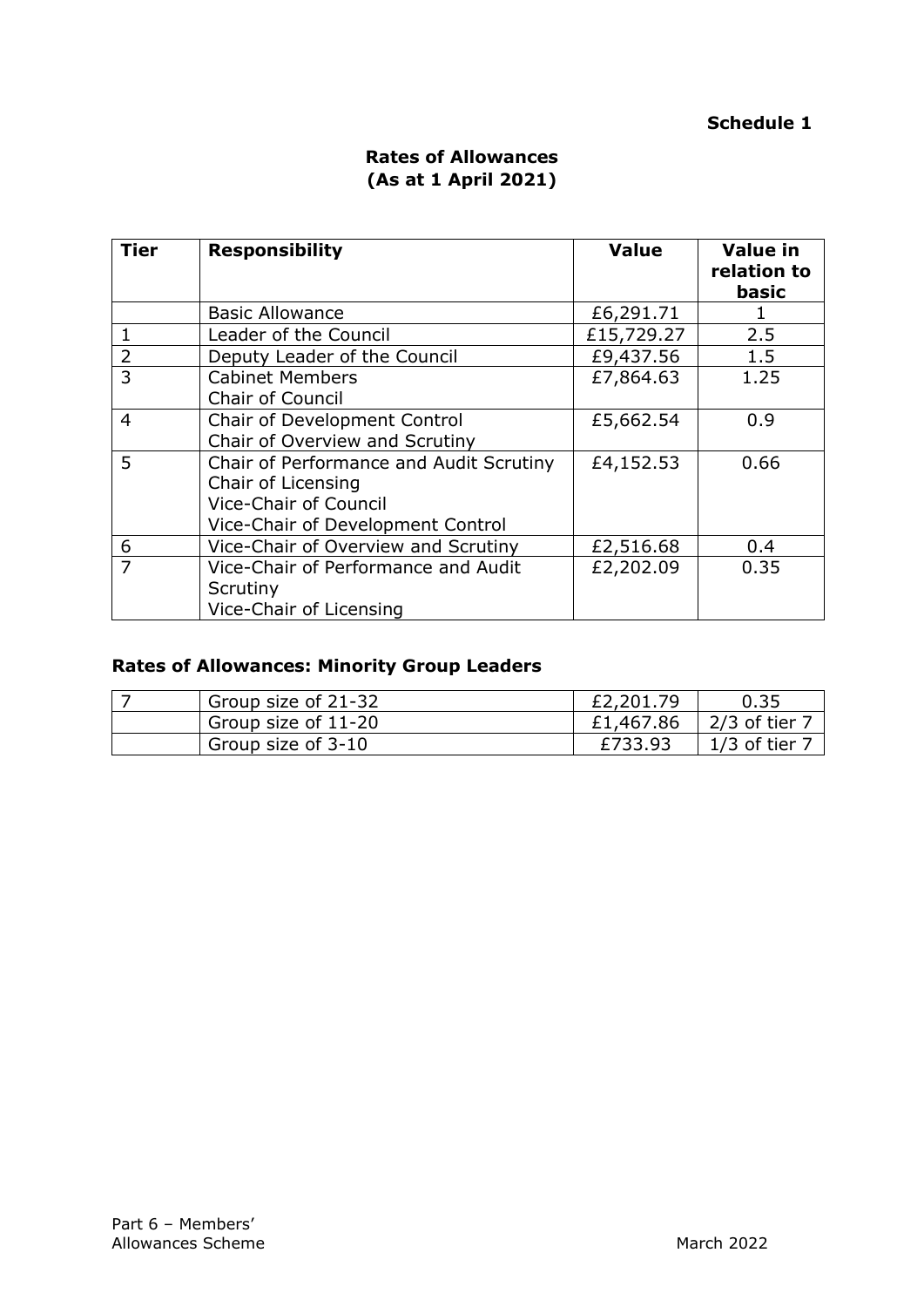# **Approved duties for the purpose of payment of transport, subsistence and carers / dependents allowances**

Councillors may claim transport, subsistence and carers / dependents allowances when undertaking the following duties:

- 1. Attendance at a meeting of the authority or of any committee or subcommittee of the authority, or of any other body to which the authority makes appointments or nominations, or of any committee or sub-committee of such a body
- 2. Attendance at any other meeting, the holding of which is authorised by the authority, or a committee or sub-committee of the authority, or a joint committee of the authority and at least one other local authority provided that where the authority is divided into two or more political groups it is a meeting to which members of at least two such groups have been invited; or if the authority is not so divided, it is a meeting to which at least two members of the authority have been invited;
- 3. The attendance at a meeting of any association of authorities of which the authority is a member
- 4. The attendance at a meeting of the executive or a meeting of any of its committees, where the authority is operating executive arrangements
- 5. The performance of any duty in pursuance of any standing order made under section 135 of the Local Government Act 1972 requiring a member or members to be present while tender documents are opened
- 6. the performance of any duty in connection with the discharge of any function of the authority conferred by or under any enactment and empowering or requiring the authority to inspect or authorise the inspection of premises
- 7. Meetings arranged by, or on behalf of, or approved by any of the Chief Executive, Directors Assistant Directors or Service Managers to which Councillors have been invited

In addition, Councillors are entitled to claim travelling expenses when acting as a local ward Councillor. Councillors should use their judgement (or seek advice from the Monitoring Officer) to determine whether the meeting or event they are travelling to is genuinely in their local ward work and therefore eligible to be claimed. The following is not exclusive, but acts as guidance on the type of matters that Councillors can, and cannot claim for:

| <b>Items Councillors can claim for:</b> | <b>Items Councillors cannot claim</b><br>for: |
|-----------------------------------------|-----------------------------------------------|
| Attending meetings of a local Parish /  | Attending meetings when they are a            |
| Town Council, or resident /             | part of the group who have convened           |
| community association                   | the meeting                                   |